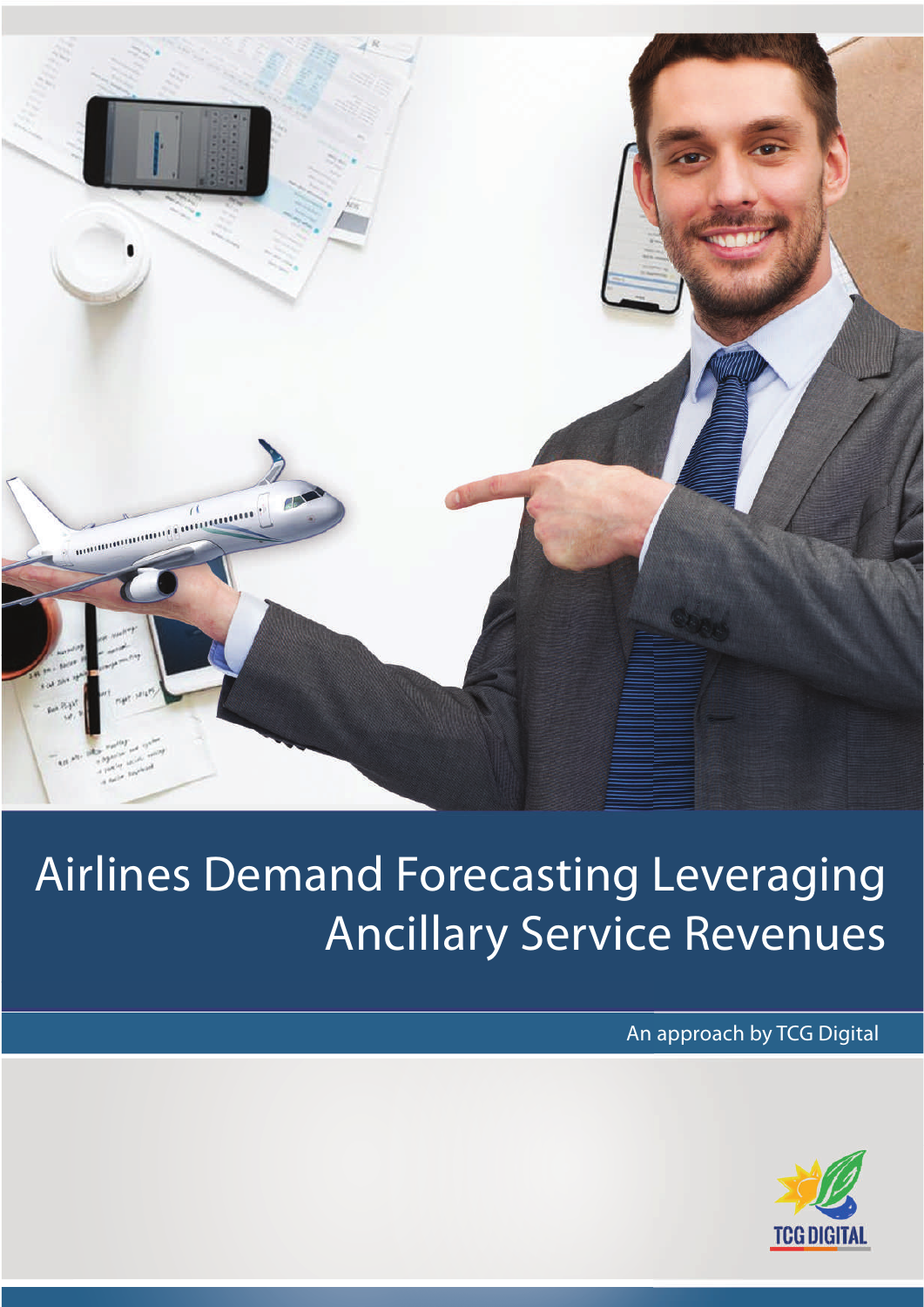



Traditional Revenue Management and Demand Forecasting

 $\mathrm{T}$ he year 1978 started off the transformation of the Airlines industry, and the subsequent birth of Revenue management practices among airlines. The revenue management practices caught up across the airlines industry through the Eighties and Nineties and significantly improved their profitability. The revenue management practices have evolved over the years and more and more industries have adopted and benefitted from them. In today's uber-connected global environment, Airlines face dynamic and continually evolving business challenges, and need to be far more

agile and responsive to increase profits, productivity and customer experience. To overcome these and future challenges, airlines today, need to invest in a next-generation revenue-management solution with cutting-edge technology that provides more accurate demand forecasts. Traditional Revenue management systems focus on maximizing revenue through an analytics-led inventory methodology. Airlines have coupled this inventory-management approach with an innovative variable pricing strategy that maximizes its revenue and profits in a dynamic and intensely competitive market.

## Emergence of Ancillary services

The airlines industry has evolved over the course of the last 30 years, especially with the emergence of LCCs and ULCCs. The introduction of LCCs and ULCCs along with the ubiquity of internet has transformed customer purchase behavior, leading to increased pressure on the FSCs bottom line. The LCCs and ULCCs focus on lower costs has led to the complete overhaul of the product offerings. By unbundling a number of features, ULCCs have increased the use of ancillary products. According to Ideaworks Company, a leading consultancy on airline ancillary revenues, revenues from ancillary products were estimated to be \$82.2 billion worldwide in 2017, approximately 10% of the total industry revenue. This significant increase in ancillary product revenues indicates the growing importance of ancillary products in the airline industry. Ancillary revenue is generated by activities and services that yield revenue for

airlines beyond the simple transportation of customers from point A to point B. These wide range of activities include commissions gained from hotel bookings, the sale of frequent flyer miles to partners, and the provision of a la carte services − providing more options for consumers and more profit for the airlines. A la carte activity is a significant component of ancillary revenue and consists of the amenities consumers can add to their air travel experience. Revenues from a la carte services capture the major share of the ancillary product revenues; they contribute \$57 billion, nearly 70% of the total ancillary services revenues. These include fees paid for checked baggage, assigned seats, buy-on-board meals, early boarding, and onboard entertainment. Of these, the revenue from checked baggage looms large with \$23.6 billion in estimated sales for 2017.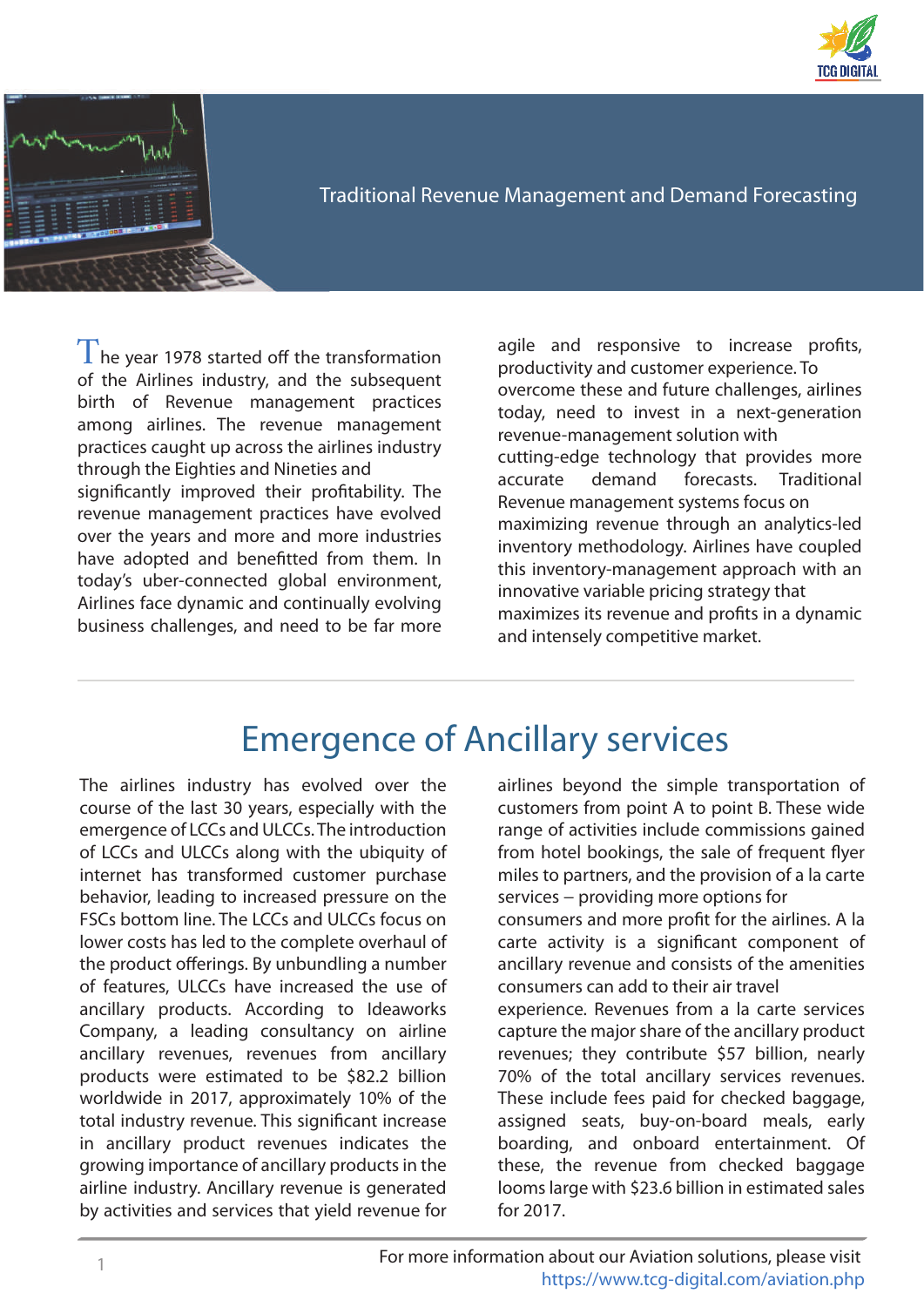

## Current RM system limitations



Although the Airlines industry was at the forefront of revenue management, it has not transformed with the changing market dynamics. Airlines continue to be hampered by their legacy systems and processes. Airlines continue to price the core tickets that either consists of all the a la carte features or lacks the a la carte features. The growing importance of airline ancillary products have fundamentally altered the industry and airlines have not updated their systems and processes to maximize revenues including these new constraints. It's easier said than done because of the inconsistency in practices across the

industry – LCCs versus FSC, and even the practices within a large network carrier. Not all the markets are the same, they differ in regulations and this hinders adoption of a common approach for all the markets. The Latin market, for example, considers fuel surcharge as a Q surcharge whereas other markets consider fuel surcharge as YO. The unbundling of ancillary services further intensifies the existing complexity of total revenue optimization. By leaving out the ancillary product revenues, the existing Revenue management systems are not truly maximizing revenues and leaving a significant portion of the total revenues on the table. These current set of challenges provide an opportunity to gain a competitive advantage. The airlines industry, especially revenue management, has come a long way and an opportunity like this is not one which any forward looking airline would wish to forego.

## New Frontier in Revenue Management



#### Build a True Fares platform

Firstly, airlines have a number of siloed departments: the pricing function under Revenue management and sales and marketing functions. The current pricing team don't include the ancillary service fees in any of the fares,which significantly lowers the total revenue that is being optimized. The first step towards total revenue optimization starts with the inclusion of the ancillary service fees in the current RM systems. The Ancillary services fees data resides in the Sales and Marketing function

Airlines today are not realizing the total revenue potential for a number of factors – siloed departments within the Airlines, complex fare structure and filing, and legacy Revenue Management systems. Of the three factors, complex fare structure and filing will not go away soon and airlines must continue to work with these constraints. On the other hand, Airlines have total control over their internal processes and

and airlines must include these fees in their RM model. Currently, RM systems include only the base fares, fuel surcharges, depending on the market, and surcharges (CAT12) as inputs.

Going forward, the airlines should include the a la carte features fees as inputs along with base fares and surcharges. A few ancillary service fees such as on-board meals, which were hard to track in the past can be tracked much more efficiently now because of the availability of hand held devices with Cabin crew.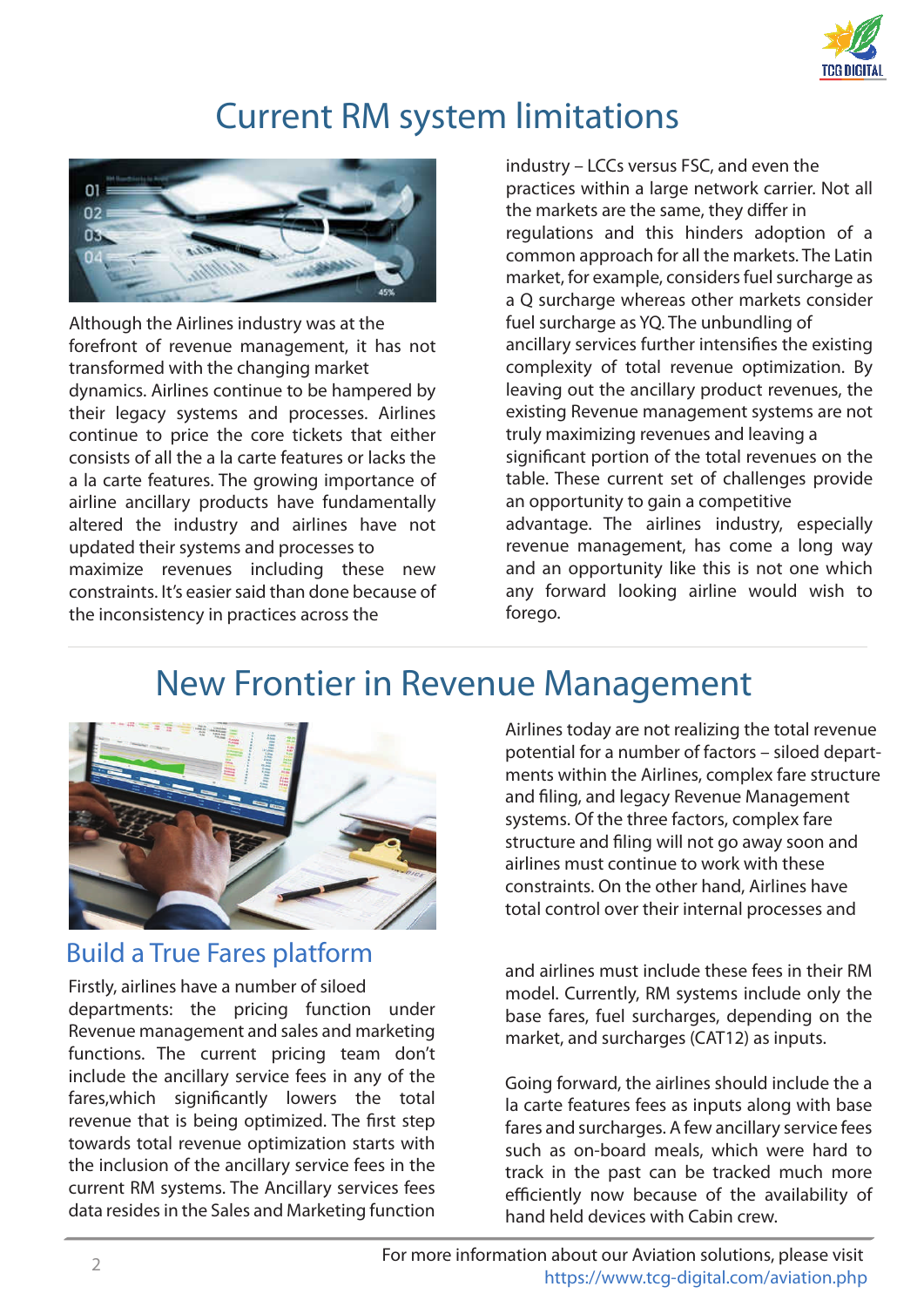



Once this data is collected, the airline needs to map the fees with the relevant booking class. For example, Y booking class fare will include all the a la carte services fees; however N booking class fare will not include any of the a la carte service fees. In this era, the different data sources of ancillary service fees provide an opportunity for the data science group within an airline to analyze and include the corresponding statistical significant ancillary service fee to a booking class fare.



**An Airline's strategic focus must be to integrate these siloes of data, most importantly the readily available data from their Sales and Marketing function and In-flight cabin crew application, into their Revenue management system.**

## Path ahead

To accomplish a true, relative to current market, and accurate demand forecast, airlines need to incorporate a new age revenue-management solution that goes above and beyond the existing inventory data led forecasting. The solution will provide airlines with a much broader view of demand, including real-time information. Unfortunately, traditional business functions and their supporting technology, which generate volumes of disparate and complex data, have been siloed, hindering the accessibility of comprehensive information airlines need to proactively sense and respond to rapidly changing market conditions. The result is lower total revenue, lost market share and uncompetitive product offerings. Airline analysts that are unable to see a single version of the truth represented in their demand, inventory, fare, and schedule information may make fragmented decisions with suboptimal results.

A new age revenue-management system that uses true real-time demand information supported by historical booking data can increase an airline's revenues significantly. Without proper integration and access to all relevant commercial-planning data sources, forecasts will continue to be inaccurate and will hamper analyst productivity.